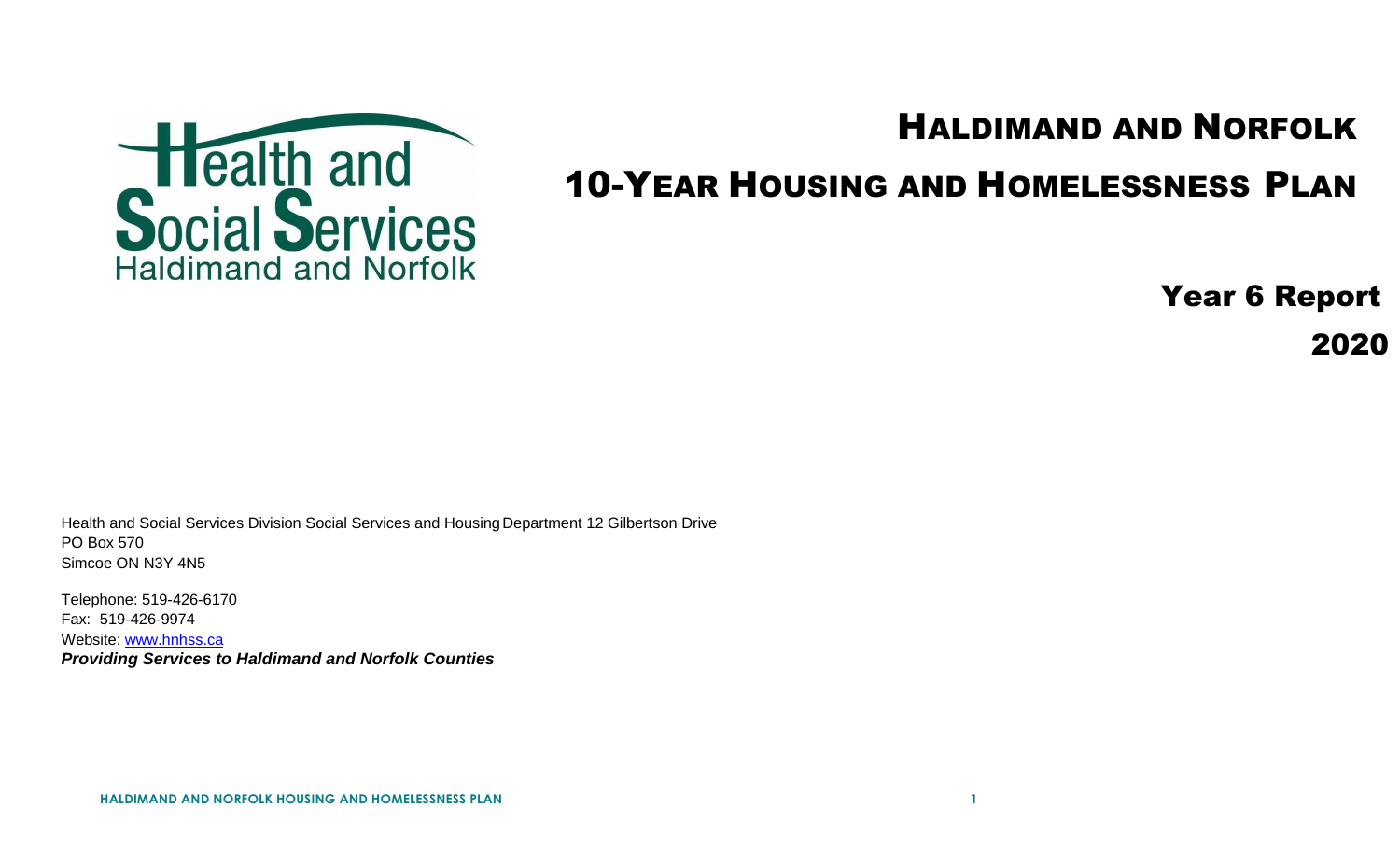## **Reporting on Progress**

<span id="page-1-0"></span>Measuring and reporting on progress is important to ensure the Plan remains relevant and efforts are focused on the greatest need inHaldimand and Norfolk. The following reporting template for progress on the updated Housing and Homelessness Plan includes targets for each of the key directions and indicators to measure progress.

| <b>Housing Goals</b>                                                                                                                                                              | <b>Outcomes and Targets</b>                                                                                                                                                                                                                                                                                                                                                                                                  | <b>Measures</b>                                                                                                                                                                                                                                                                                                                                                                                                                                                                                                                               | <b>Annual Progress</b>                                                                                                                                                                                                                                                                                                                 |                                                                                         |
|-----------------------------------------------------------------------------------------------------------------------------------------------------------------------------------|------------------------------------------------------------------------------------------------------------------------------------------------------------------------------------------------------------------------------------------------------------------------------------------------------------------------------------------------------------------------------------------------------------------------------|-----------------------------------------------------------------------------------------------------------------------------------------------------------------------------------------------------------------------------------------------------------------------------------------------------------------------------------------------------------------------------------------------------------------------------------------------------------------------------------------------------------------------------------------------|----------------------------------------------------------------------------------------------------------------------------------------------------------------------------------------------------------------------------------------------------------------------------------------------------------------------------------------|-----------------------------------------------------------------------------------------|
| Goal 1:<br>To encourage a <b>broad range</b><br>of dwelling types and<br>tenures which meet the<br>needs of current and future<br>residents of Haldimand and<br>Norfolk Counties. | Increase of 15% <sup>15</sup> in new dwellings which<br>$\bullet$<br>are appropriate for smaller households<br>Rental vacancy rate of 3% in both<br><b>Haldimand and Norfolk Counties</b><br>Increase in secondary suites<br>Decrease of 10% in the proportion of<br>homes requiring major repairs<br>Increase in housing developments which<br>meet Passive House, LEED, or other<br>environmental sustainability standards | Residential building permits by dwelling<br>$\bullet$<br>type<br>Residential building permits by tenure (i.e.<br>ownership and rental)<br>Purpose-built rental housing vacancy<br>rates<br>Building permits for secondary suites<br>$\bullet$<br>Proportion of dwellings requiring major<br>repairs updated every five years based on<br>Statistics Canada Census data<br>Residential building permits for dwellings<br>with environmental sustainability features<br>which go beyond the requirements of the<br><b>Ontario Building Code</b> | 2020<br><b>Building</b><br>Type<br><b>Single Family Dwelling</b><br><b>Single Family Dwelling Accessory</b><br><b>Single Family Dwelling Alteration</b><br>Vacation Home New<br><b>Multi-Residential</b><br><b>Multi-Residential Accessory</b><br><b>Multi-Residential Alteration</b><br><b>Commercial Alternation</b><br><b>Total</b> | <b>Dwelling Units</b><br>Created<br>187<br>$\overline{2}$<br>5<br>166<br>36<br>4<br>402 |
| Goal 2:<br>To ensure there is an<br>adequate and appropriate<br>supply of rental housing for                                                                                      | Increase in the supply of rental housing<br>$\bullet$<br>which is affordable to households with low<br>incomes                                                                                                                                                                                                                                                                                                               | Number of affordable housing units built<br>based on planning applications and<br>funding applications                                                                                                                                                                                                                                                                                                                                                                                                                                        | 51 Units under construction (to be ready 2022)                                                                                                                                                                                                                                                                                         |                                                                                         |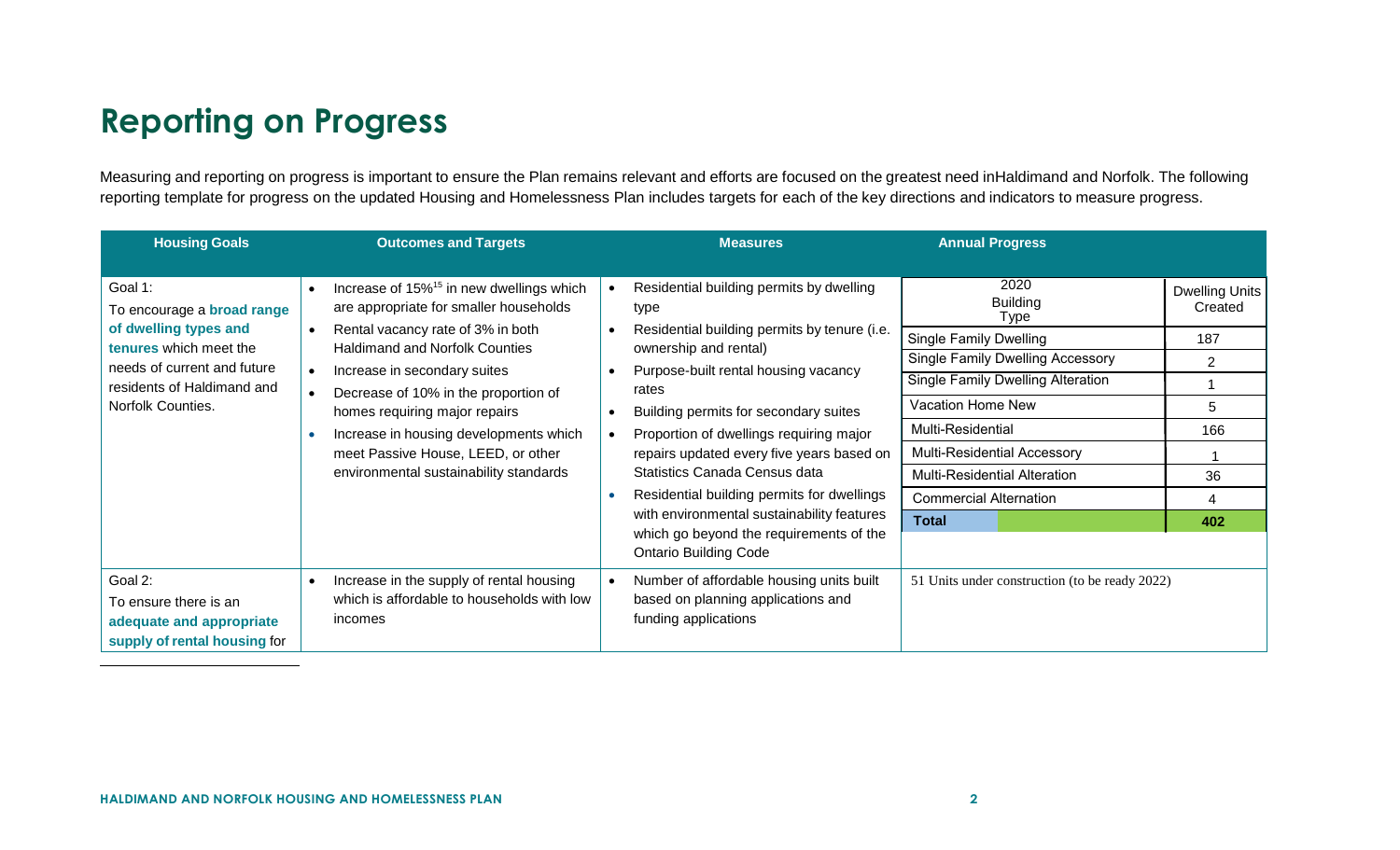<span id="page-2-0"></span>

| <b>Housing Goals</b>                                                                                                                                                                                                                                                                          | <b>Outcomes and Targets</b>                                                                                                                                                                                                                                                                                                                                                                                                                                                                                                                                                                                                                                                                      | <b>Measures</b>                                                                                                                                                                                                                                                                                                                                                                                                                                                                                                                                                                                                                                                  | <b>Annual Progress</b>                                                                                                                                                                                                                                                                                                                                                                                                     |
|-----------------------------------------------------------------------------------------------------------------------------------------------------------------------------------------------------------------------------------------------------------------------------------------------|--------------------------------------------------------------------------------------------------------------------------------------------------------------------------------------------------------------------------------------------------------------------------------------------------------------------------------------------------------------------------------------------------------------------------------------------------------------------------------------------------------------------------------------------------------------------------------------------------------------------------------------------------------------------------------------------------|------------------------------------------------------------------------------------------------------------------------------------------------------------------------------------------------------------------------------------------------------------------------------------------------------------------------------------------------------------------------------------------------------------------------------------------------------------------------------------------------------------------------------------------------------------------------------------------------------------------------------------------------------------------|----------------------------------------------------------------------------------------------------------------------------------------------------------------------------------------------------------------------------------------------------------------------------------------------------------------------------------------------------------------------------------------------------------------------------|
| households with low incomes<br>and priority population<br>groups.<br>Goal 3:<br>To ensure there are<br>sufficient options for<br>housing with supports to<br>facilitate aging in place and<br>for people who require<br>supports to live with dignity<br>and as independently as<br>possible. | Decrease of 50% in the number of<br>applicants on the waiting list for<br>subsidized housing <sup>16</sup><br>Decrease of 20% in the number and<br>$\bullet$<br>proportion of households with low<br>incomes spending 50% or more of their<br>income on housing costs<br>Increase in the supply of housing with<br>supports, particularly for people with<br>mental health issues and/or substance<br>abuse issues and developmental<br>disabilities<br>Increase of 20% in the supply of<br>accessible units for frail seniors and<br>persons with physical disabilities<br>Increase of 50% in the number of<br>households who were at risk of<br>homelessness who achieved housing<br>stability | Number of applicants on the waiting list<br>for subsidized housing<br>Number and proportion of households<br>with low incomes spending 50% or more<br>of their income on housing costs (to be<br>updated every five years based on the<br><b>Statistics Canada Census)</b><br>Number of rent supplement units<br>Number of supportive housing units built<br>based on planning applications and<br>funding applications<br>Number of accessible built based on<br>residential building permits<br>Number of successful interventions in<br>eviction prevention (Based on<br>HPS/Coordinated Access data)<br>Number of households receiving housing<br>allowances | 345<br>(no data at this time)<br>55<br>$\mathbf{0}$<br>3<br>519<br>43                                                                                                                                                                                                                                                                                                                                                      |
| Goal 4:<br>Ensure a person-centred<br>housing, homelessness and<br>support system is in place<br>where all housing and<br>homelessness service                                                                                                                                                | Coordinated access system with<br>participation of all housing and<br>homelessness service providers<br>Quality prioritization list<br>$\bullet$<br>Comprehensive inventory of housing and<br>$\bullet$<br>homelessness services                                                                                                                                                                                                                                                                                                                                                                                                                                                                 | Number of housing and support service<br>providers participating in the coordinated<br>access system<br>Prioritization list which is updated monthly<br>(at a minimum) and includes data on<br>housing and support needs                                                                                                                                                                                                                                                                                                                                                                                                                                         | The Haldimand Norfolk Coordinated Access System is<br>managed and facilitated through the Service Manager<br>(Norfolk County). All participating community agencies and<br>the public are able to access services through the Service<br>Managers centralized intake system.<br>Prioritization List is a live document/mechanism managed<br>daily. The BNL(by-name list) will be replace this effective<br>January 1, 2022 |